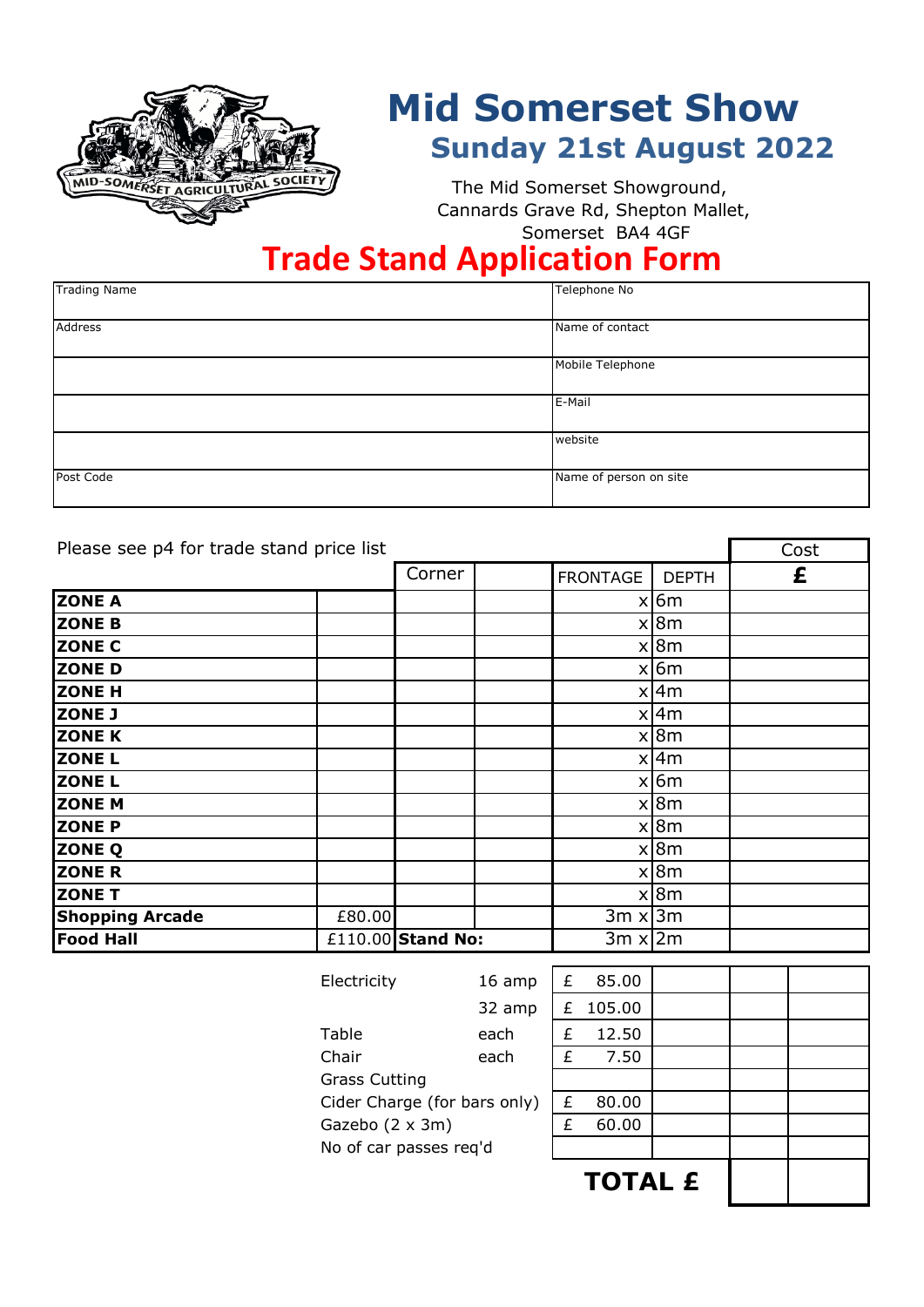## **Mid Somerset Show** Trader Name **Sunday 21st August 2022** Location **Trade Stand Risk Assessment** Stand No

#### **Please complete using BLOCK CAPITALS and return with your application**

Company Name

| Responsible Person | Telephone No | Date |
|--------------------|--------------|------|
|                    |              |      |
|                    |              |      |
|                    |              |      |

Please identify hazards associated with setting up your stand and presence at the Show. You must include COVID-19 and social distancing. If in your opinion there is no risk, please print "No Risk" and complete the remainder of the form. We are happy to accept your existing Health and Safety arrangements relevant to Shows.

| ficant Hazards  |  | Persons at risk | Level of risk   | Controls to minimise risk |  |
|-----------------|--|-----------------|-----------------|---------------------------|--|
|                 |  |                 | High-Medium-Low |                           |  |
|                 |  |                 |                 |                           |  |
|                 |  |                 |                 |                           |  |
|                 |  |                 |                 |                           |  |
|                 |  |                 |                 |                           |  |
|                 |  |                 |                 |                           |  |
|                 |  |                 |                 |                           |  |
|                 |  |                 |                 |                           |  |
|                 |  |                 |                 |                           |  |
|                 |  |                 |                 |                           |  |
|                 |  |                 |                 |                           |  |
|                 |  |                 |                 |                           |  |
| <b>COVID 19</b> |  |                 |                 |                           |  |
|                 |  |                 |                 |                           |  |
|                 |  |                 |                 |                           |  |
|                 |  |                 |                 |                           |  |
|                 |  |                 |                 |                           |  |

| II/We have Liquified Petroleum Gas on our stand      |          |     |      |
|------------------------------------------------------|----------|-----|------|
| Details:                                             |          | Qtv | Size |
|                                                      |          |     |      |
| I/We will be using a generator:                      | Yes / No |     |      |
|                                                      |          |     |      |
| II/We will have mechanical lifting equipment on site |          |     |      |
| Details                                              |          |     |      |

**It is a condition of attendance that all Traders have appropriate liability insurance cover, a copy of which must accompany the application.**

| Signature of person completing this Risk Assessment | Date |
|-----------------------------------------------------|------|
|                                                     |      |
|                                                     |      |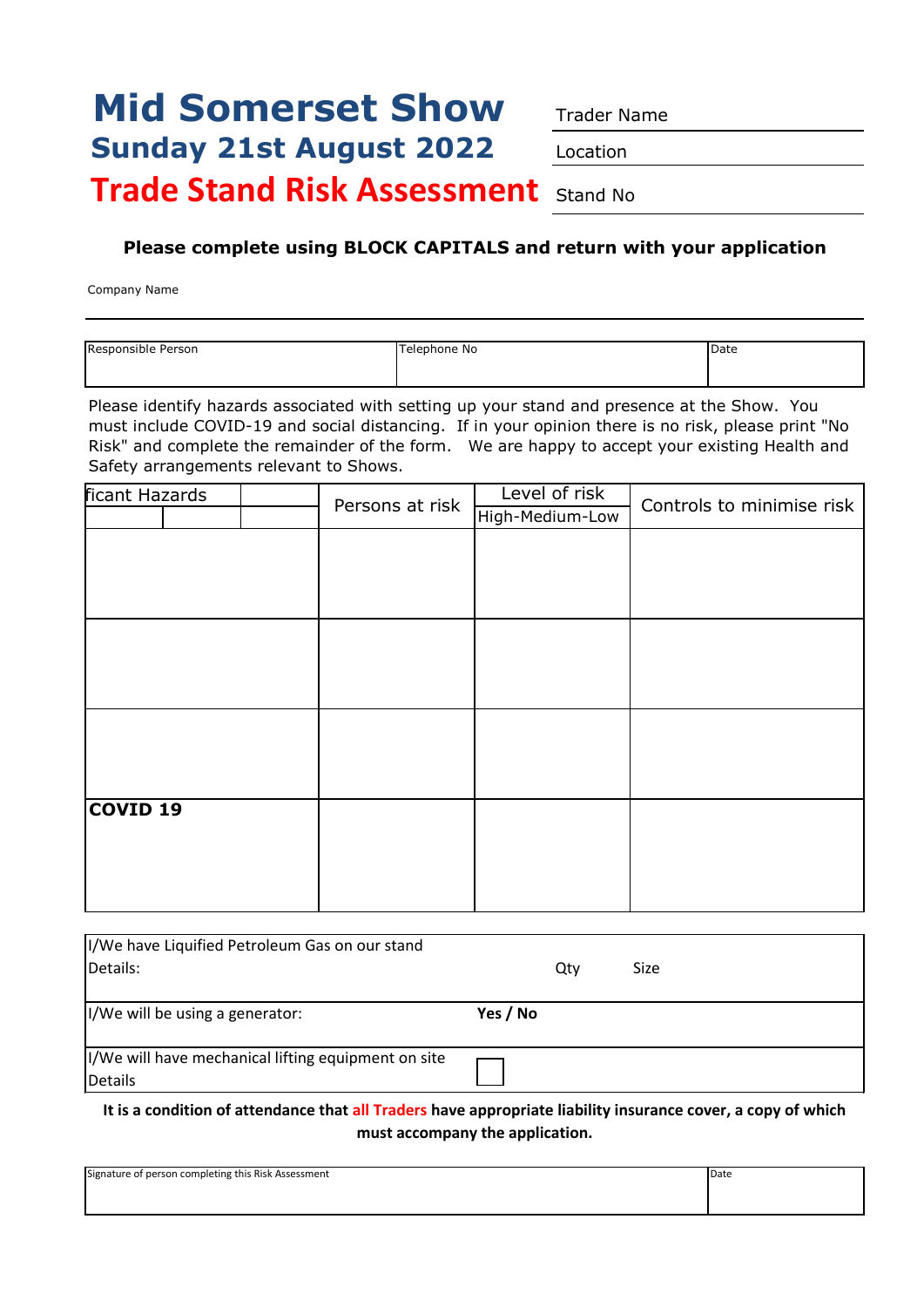# **Mid Somerset Show** Trader Name **Sunday 21st August 2022** Location **Trade Stand Catalogue Entry** Stand No

### **Please complete using BLOCK CAPITALS and return with your application**

| <b>Catalogue Entry</b> Max 25 words |  |  |
|-------------------------------------|--|--|
|                                     |  |  |
|                                     |  |  |
|                                     |  |  |
|                                     |  |  |
|                                     |  |  |

#### **Description and size of Exhibit** e.g. Trailer/Marquee/Gazebo

| <b>Application Check List</b>                                        | Payment                             |  |  |  | <b>BACS</b>                          |
|----------------------------------------------------------------------|-------------------------------------|--|--|--|--------------------------------------|
|                                                                      | Stand Application                   |  |  |  | Lloyds Bank                          |
|                                                                      | Risk Assesment                      |  |  |  | $A/C$ No<br>35732460                 |
|                                                                      | Catalogue Entry                     |  |  |  | Sortcode<br>30-99-29                 |
|                                                                      | Copy of Insurance Verification      |  |  |  | Please reference your stand name     |
|                                                                      | Confirmation of stand size required |  |  |  | Cheques payable to: MidSomerset Show |
| Please ensure that the insurance is valid for the period of the show |                                     |  |  |  |                                      |

| <b>Declaration</b>                       |                                                                              |
|------------------------------------------|------------------------------------------------------------------------------|
| Terms & Conditions for Trade Exhibitors. | I/We have read and agree to abide by the Mid-Somerset Agricultural Society's |
| Signed                                   | Date                                                                         |
| Print Name                               |                                                                              |

Please return your completed form to:

Mrs Christine Barham

Show Secretary

#### **Mid-Somerset Agricultural Society**

The Mid Somerset Showground, Cannards Grave Road, Shepton Mallet BA4 4GF

Email: secretary@midsomersetshow.org.uk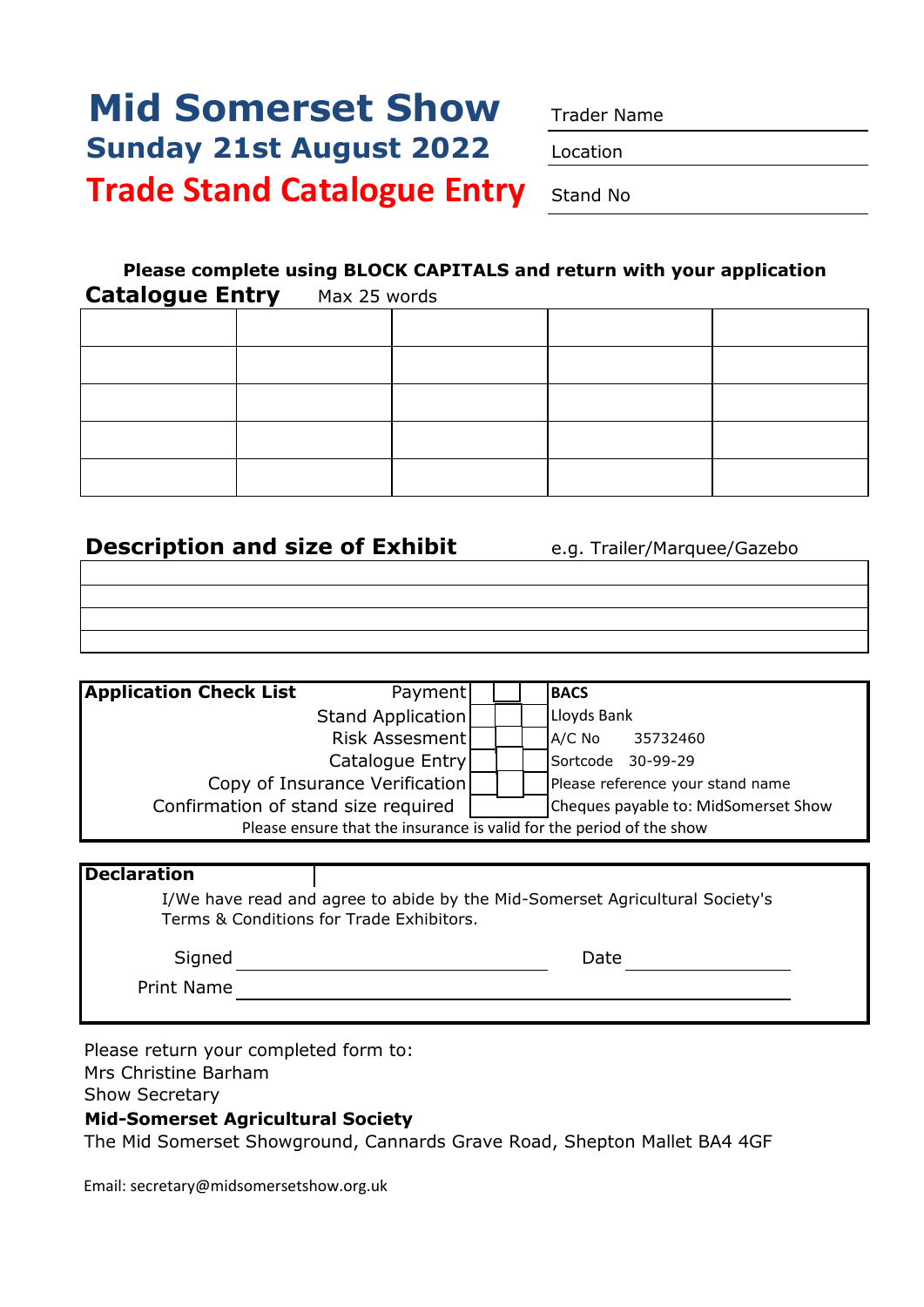### **Mid Somerset Show Sunday 21st August 2022 PRICE LIST**

| <b>Outdoor Spaces</b>  |                      |                                |               |                                          | Sizes are shown frontage x depth in metres                |   |            |
|------------------------|----------------------|--------------------------------|---------------|------------------------------------------|-----------------------------------------------------------|---|------------|
|                        |                      |                                |               | <b>Frontage</b>                          | <b>Depth</b>                                              |   |            |
|                        | <b>Standard</b>      |                                | $4 \times 4$  | 4                                        | 4                                                         |   | £ 105.00   |
|                        |                      |                                | $4 \times 6$  | 4                                        | 6                                                         |   | £ 130.00   |
|                        |                      |                                | $4 \times 8$  | 4                                        | 8                                                         |   | £ 155.00   |
|                        |                      |                                | 6x6           | 6                                        | $\overline{6}$                                            |   | £ 175.00   |
|                        |                      |                                | $6 \times 8$  | 6                                        | 8                                                         |   | £ 205.00   |
|                        |                      |                                | $8 \times 8$  | 8                                        | 8                                                         |   | £ 245.00   |
|                        |                      |                                | $10 \times 8$ | 10                                       | 8                                                         |   | £ 285.00   |
|                        |                      |                                | $12 \times 8$ | 12                                       | 6                                                         |   | £ 320.00   |
|                        | <b>Agricultural</b>  |                                | $10 \times 8$ | 10                                       | 8                                                         |   | £ 190.00   |
|                        |                      |                                | $12 \times 8$ | 12                                       | 8                                                         |   | £ 225.00   |
|                        | <b>Corner</b>        |                                | $4 \times 4$  | 4                                        | 4                                                         |   | £ 115.00   |
|                        |                      |                                | $4 \times 6$  | 4                                        | 6                                                         |   | £ 140.00   |
|                        |                      |                                | $6 \times 8$  | 6                                        | 8                                                         |   | £ 220.00   |
|                        |                      |                                | $8 \times 8$  | 8                                        | 8                                                         |   | £ 265.00   |
|                        |                      |                                | $10 \times 8$ | 10                                       | 8                                                         |   | £ 305.00   |
|                        |                      |                                | $12 \times 8$ | 12                                       | 8                                                         |   | £ 325.00   |
|                        |                      | <b>Ringside Premium Stands</b> |               |                                          |                                                           |   | <b>POA</b> |
|                        | <b>*NEW FOR 2022</b> |                                |               |                                          |                                                           |   |            |
|                        |                      | <b>Shopping Arcade</b>         |               | $3 \times 3$                             |                                                           | £ | 80.00      |
|                        |                      |                                |               |                                          | Gazebo (3 x 2m) available for hire - limited numbers only | £ | 60.00      |
|                        |                      |                                |               |                                          |                                                           |   |            |
| <b>Indoor Spaces</b>   | Food Hall            |                                | $3 \times 2$  |                                          |                                                           |   | £ 110.00   |
|                        |                      |                                |               |                                          |                                                           |   |            |
|                        |                      |                                |               |                                          |                                                           |   |            |
| <b>Ancillaries</b>     |                      |                                |               |                                          | Electricity connection per 32 amp outlet                  |   | £ 105.00   |
|                        |                      |                                |               |                                          | Electricity connection per 16 amp outlet                  | £ | 85.00      |
|                        |                      |                                |               |                                          |                                                           |   |            |
|                        |                      | Table                          |               |                                          |                                                           | £ | 12.50      |
|                        |                      | Chair                          |               |                                          |                                                           | £ | 7.50       |
|                        |                      | Cider Charge                   |               |                                          |                                                           | £ | 80.00      |
| <b>Vehicle Passes:</b> |                      |                                |               | 1 pass is sent out per application form. |                                                           |   |            |
|                        |                      |                                |               | Please advise any extras required.       |                                                           |   |            |

**Please note vehicle passes are not required for access to the site prior to show day.**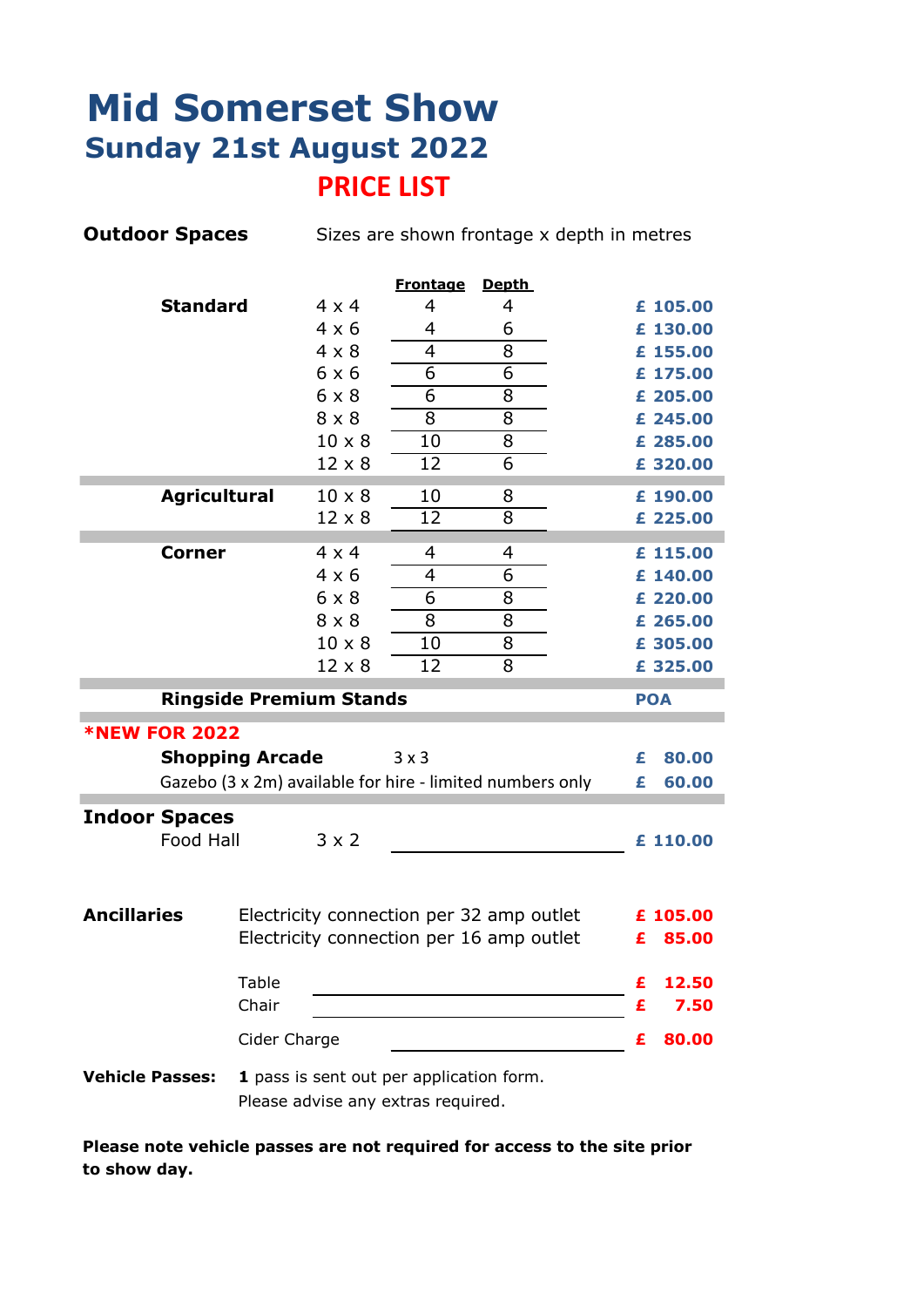# **Mid Somerset Show Sunday 21st August 2022**

#### **GRASS CUTTING REQUEST FORM**

If you require your plot/s to be mown please complete and return this form together with the appropriate remittance.

**Cost:** Up to 9m **£ 15.00** 9m to 15m **£ 20.00** 15m & over **£ 25.00**

Please mow my trade stand plot/s:

| Trading Name:        | and the control of the control of the control of the control of the control of the control of the control of the |  |
|----------------------|------------------------------------------------------------------------------------------------------------------|--|
|                      |                                                                                                                  |  |
|                      |                                                                                                                  |  |
|                      |                                                                                                                  |  |
|                      |                                                                                                                  |  |
| <b>Contact Name:</b> |                                                                                                                  |  |

**Grass Cutting Costs E** Total to be transferred to booking summary on the Trade Stand Application form

### **Please return completed form to:**

**Show Secretary:** Christine Barham **Tel: 01749 938044** E-mail [secretary@midsomersetshow.org.uk](mailto:secretary@midsomersetshow.org.uk) **Mobile: 07980 284057**

#### **Mid-Somerset Agricultural Society**

The Mid Somerset Showground, Cannards Grave Rd, Shepton Mallet BA4 4GF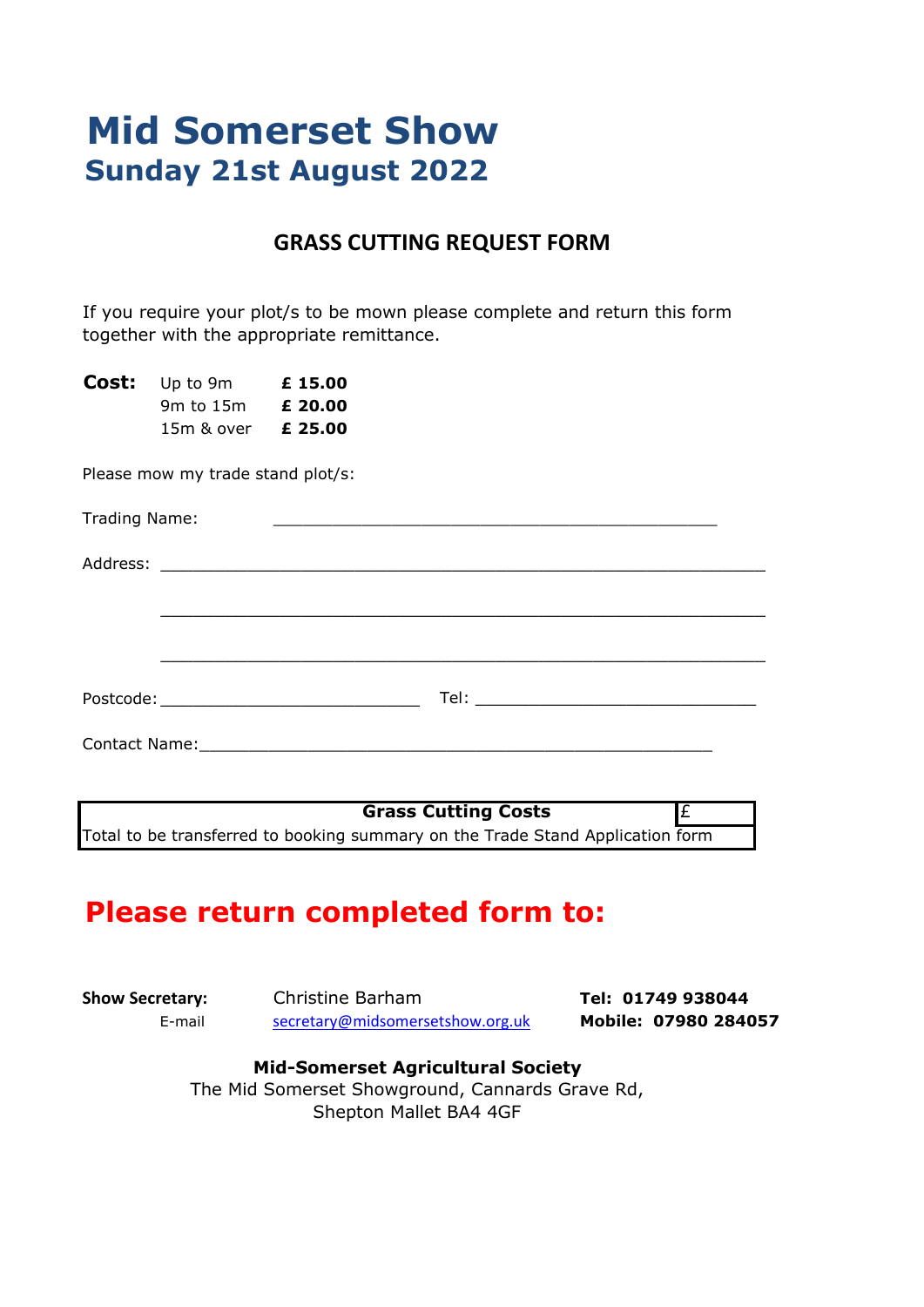

### **Mid Somerset Show Sunday 21st August 2022 TERMS AND CONDITIONS**

- **1. Access to Show Site.** There will be absolutely no access to the show site for trade exhibitors and/or their vehicles without the correct passes, and papers confirming their application has been accepted and full payment has been received.
- **2. Insurance.** Trade exhibitors must supply, prior to the event, a copy of suitable third-party insurance details that covers the period of the Show. The cover should have a limit of no less than £5,000,000 in respect of one occurrence. All ride attractions should have a limit of no less than £10,000,000 in respect of one occurrence. It should include Product Liability Cover (minimum £5,000,000 per annum and £10,000,00 per annum for ride attractions.) and include an Indemnity to Principal clause. The maximum excess should be £1000 under any section.
- **3. Risk Assessment.** All trade exhibitors must carry out and provide a Risk Assessment for their activities at the Show. It must include set up, operation and breakdown on their site and COVID-19 control measures that will be implemented throughout. Blank forms can be downloaded from the Show website.
- **4. Generators.** Diesel generators must be of the silent type and are not allowed inside the marquees. Petrol generators are not permitted on the show site.
- **5. Pitch.** It is the responsibility of the person booking the space to ensure the stand is of a sufficient size for the exhibit including guy ropes, trailer drawer bar, canopies, awning and racks of stock. Traders who need to draw stock from vehicles must ensure it is parked within the booked space. Encroachment on to adjoining sites and public areas is not permitted and will be charged at an extra £100 per sqm used. Please note that if Social Distancing has to be considered at the show there maybe space between stands. This area must be kept clear at all times and must not be used for storage or trading.
- **6. Stand allocation and position.** The Show reserves the right to move any stand if the layout of the Show changes due to restrictions and Government guidelines.
- **7. Business.** No one is permitted to conduct any business on the showground unless they are a confirmed exhibitor. Business, including leaflet distribution, is prohibited in the car parks. All persons entering the showground or car parks are subject to the rules and regulations of the Society and the Show. Any officer appointed by the Society has the power to eject any person infringing a regulation. Any articles associated with an infringement may be removed, confiscated, or impounded at the discretion of the Society or its officers. Stands may be closed down if an exhibitor does not conform to the Society's regulations or the directions of the Stewards.
- **8. Food & Catering.** The sale of food and drink that may compete against the franchised food and drink outlets are not permitted in the Food Hall. The sale of hot food is not permitted in the Food Hall. Tasting of samples is allowed for food items that are sold for consumption off site. Sole rights have been sold for licensed, general food and drink, catering and ice cream.
- **9. Tents & Gazebos** are not permitted in the Food hall. The show reserves the right to remove any tent or gazebo they consider unsafe.
- **10. Exclusivity**. The Society will not grant exclusivity to any company to market or sell goods at the Show. The Society does reserve the right to limit the number of similar stands to ensure variety for the visitors.
- **11. Displays.** Stallholders may display their wares for sale. The sale of goods may only take place from the designated stand area. The sale of second-hand goods is not permitted. Details of exhibitor name and contact details must be clearly displayed.
- **12. Auctions, Raffles, etc**. No Auctions or gambling are permitted without written permission from the Show Secretary.